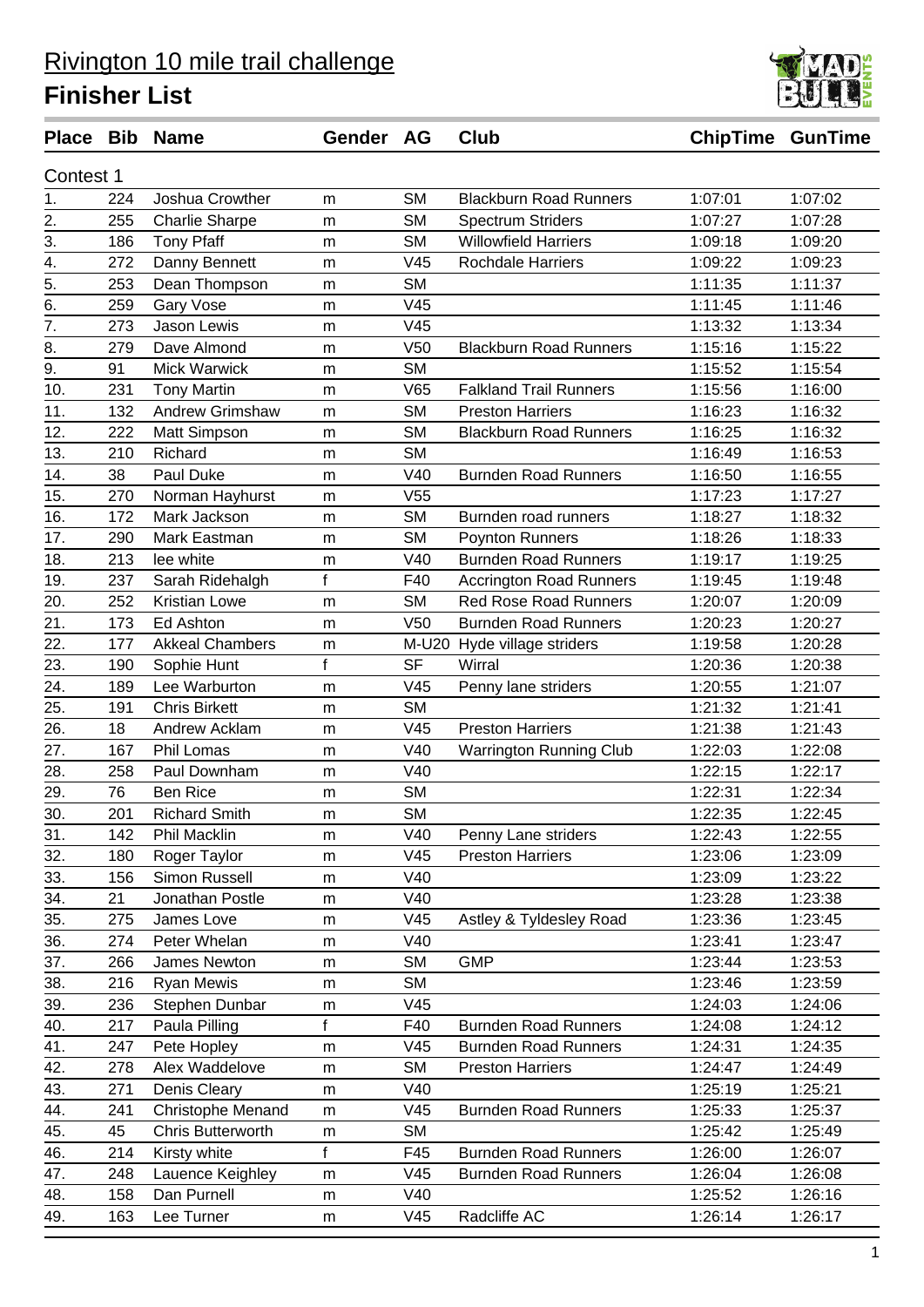

|     |     | Place Bib Name             | Gender    | AG              | <b>Club</b>                            | <b>ChipTime GunTime</b> |         |
|-----|-----|----------------------------|-----------|-----------------|----------------------------------------|-------------------------|---------|
| 50. | 267 | Roy Parkinson              | m         | V <sub>50</sub> | <b>Preston Harriers</b>                | 1:26:38                 | 1:26:43 |
| 51. | 288 | Andrew Walkden             | m         | <b>SM</b>       | Chorley Athletic & Tei                 | 1:27:20                 | 1:27:39 |
| 52. | 130 | Neil Gunn                  | m         | V <sub>55</sub> | Macclesfield Harriers & A.C.           | 1:27:54                 | 1:28:16 |
| 53. | 215 | <b>Ruth Mewis</b>          | f         | F35             |                                        | 1:28:07                 | 1:28:18 |
| 54. | 159 | David Gillon               | m         | <b>SM</b>       |                                        | 1:28:17                 | 1:28:25 |
| 55. | 63  | Stephen Easton             | m         | V40             |                                        | 1:28:17                 | 1:28:42 |
| 56. | 139 | Scott Jackson              | m         | V40             | <b>Red Rose Road Runners</b>           | 1:28:39                 | 1:28:43 |
| 57. | 153 | Neil Whitaker              | m         | <b>SM</b>       |                                        | 1:28:36                 | 1:28:44 |
| 58. | 29  | <b>Tony Hesketh</b>        | m         | V65             | <b>Horwich RMI Harriers</b>            | 1:28:42                 | 1:28:45 |
| 59. | 68  | Michael Goodliffe          | m         | V40             | Blackburn road runners                 | 1:28:31                 | 1:28:46 |
| 60. | 75  | Philip Davidson            | m         | V <sub>55</sub> | <b>Red Rose Road Runners</b>           | 1:28:48                 | 1:28:52 |
| 61. | 43  | terry moss                 | m         | V40             | rock up and do it                      | 1:28:47                 | 1:28:56 |
| 62. | 238 | Paul Uttley                | m         | <b>SM</b>       |                                        | 1:28:53                 | 1:29:02 |
| 63. | 243 | Matthew Holstead           | m         | <b>SM</b>       | Smooth tri                             | 1:28:43                 | 1:29:17 |
| 64. | 289 | <b>William Mather</b>      | m         | <b>SM</b>       |                                        | 1:29:11                 | 1:29:20 |
| 65. | 9   | <b>Tony Hurst</b>          | m         | V55             |                                        | 1:29:10                 | 1:29:38 |
| 66. | 162 | <b>Richard Murray</b>      | m         | V40             | Warrington Running Club                | 1:29:41                 | 1:29:47 |
| 67. | 199 | Dez Mitchell               | m         | V45             | <b>Glossopdale Harriers</b>            | 1:29:57                 | 1:30:11 |
| 68. | 30  | Paul Shaw                  | m         | V45             |                                        | 1:30:00                 | 1:30:12 |
| 69. | 218 | Carl Harrison              | m         | <b>SM</b>       |                                        | 1:29:58                 | 1:30:19 |
| 70. | 203 | <b>Paul Carruthers</b>     | m         | <b>SM</b>       |                                        | 1:30:00                 | 1:30:23 |
| 71. | 226 | <b>Andy Martin</b>         | m         | <b>SM</b>       | <b>Red Rose Road Runners</b>           | 1:30:13                 | 1:30:25 |
| 72. | 209 | mark hudson                | m         | V <sub>55</sub> | Liverpool Pembroke                     | 1:30:24                 | 1:30:31 |
| 73. | 33  | <b>Steven Bate</b>         | m         | V40             | <b>Burnden Road Runners</b>            | 1:30:33                 | 1:30:39 |
| 74. | 277 | Tim Johnson                | m         | <b>SM</b>       |                                        | 1:30:48                 | 1:30:58 |
| 75. | 235 | Darren Roberts             | m         | V45             | Warrington running club                | 1:31:02                 | 1:31:07 |
| 76. | 80  | <b>Chris Clarke</b>        | m         | V <sub>55</sub> |                                        | 1:31:19                 | 1:31:48 |
| 77. | 59  | Vincent Mann               | m         | V40             |                                        | 1:32:04                 | 1:32:08 |
| 78. | 62  | Olivia Wiggans             | f         | <b>SF</b>       | <b>Red Rose Road Runners</b>           | 1:32:15                 | 1:32:16 |
| 79. | 223 | Liam Mellon                | m         | <b>SM</b>       | Hyde village striders                  | 1:31:49                 | 1:32:18 |
| 80. | 256 | Geoffery Carter            | m         | V45             |                                        | 1:32:02                 | 1:32:19 |
| 81. | 37  | Dan Williams               | m         | V45             |                                        | 1:32:11                 | 1:32:38 |
| 82. | 178 | Paul McClorry              | m         | V40             |                                        | 1:32:20                 | 1:32:46 |
| 83. | 148 | Andrew Taylor              | m         | <b>SM</b>       |                                        | 1:32:36                 | 1:32:52 |
| 84. | 193 | James Bishop               | m         | <b>SM</b>       |                                        | 1:32:41                 | 1:33:12 |
| 85. | 232 | Margaret Martin            | f         | F60             | Fife AC                                | 1:33:11                 | 1:33:18 |
| 86. | 20  | Paul Mallanaphy            | m         | <b>SM</b>       |                                        | 1:33:21                 | 1:33:41 |
| 87. | 116 | <b>Garry Harding</b>       | m         | V40             | UK runchat                             | 1:33:39                 | 1:33:56 |
| 88. | 115 | Michael Smith              | m         | <b>SM</b>       |                                        | 1:33:45                 | 1:34:03 |
| 89. | 136 | Lyndsay Darbyshire         | f         | F45             | <b>Burnden Road Runners</b>            | 1:34:06                 | 1:34:19 |
| 90. | 192 | Jonathan Birkett           | m         | V45             |                                        | 1:34:18                 | 1:34:28 |
| 91. | 26  | Mark Kmiec                 | m         | <b>SM</b>       | <b>Horwich RMI Harriers</b>            | 1:34:21                 | 1:34:34 |
| 92. | 150 | Paul Plummer               | m         | V45             | Blackpool Wyre and Fylde AC            | 1:34:24                 | 1:34:36 |
| 93. | 198 | <b>Clive Hope</b>          | m         | V60             |                                        | 1:34:30                 | 1:34:44 |
| 94. | 23  | <b>Richard Gregory</b>     | m         | V45             | Skelmersdale Boundary Harriers 1:34:33 |                         | 1:34:52 |
| 95. | 276 | Anne Ferguson              | f         | F <sub>55</sub> | <b>Burnden Road Runners</b>            | 1:34:51                 | 1:35:02 |
| 96. | 47  | Rachel Hancock             | f         | F40             |                                        | 1:34:50                 | 1:35:03 |
| 97. | 95  | <b>Charlotte Rawcliffe</b> | f         | F35             | Penny Lane Striders                    | 1:34:58                 | 1:35:11 |
| 98. | 40  | John Felton                | ${\sf m}$ | V45             | Oldham and Royton Harriers             | 1:34:59                 | 1:35:19 |
| 99. | 44  | Dean Brooks                | m         | <b>SM</b>       | Smooth tri                             | 1:35:09                 | 1:35:45 |
|     |     |                            |           |                 |                                        |                         |         |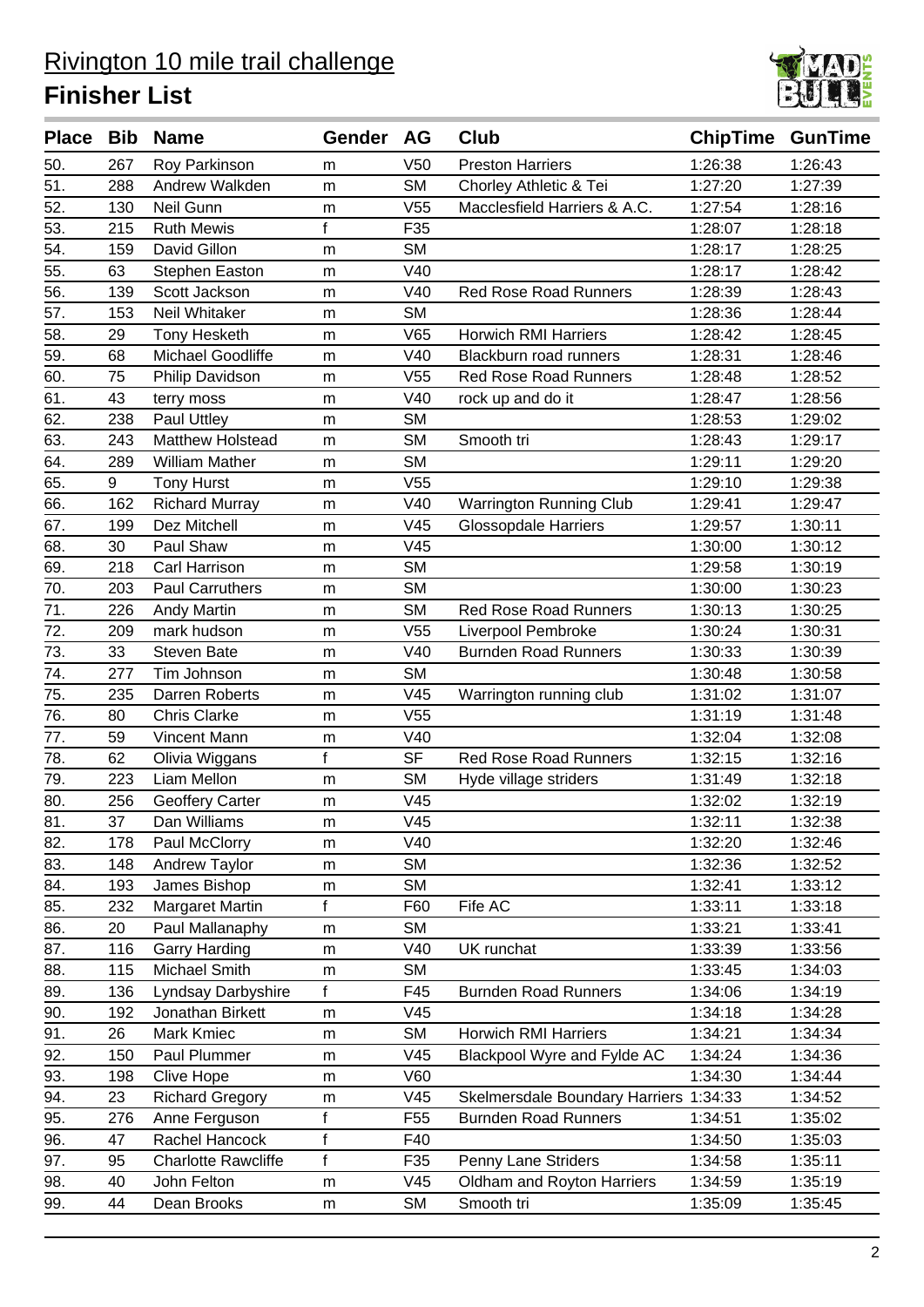

|      |                | Place Bib Name            | Gender AG    |                 | Club                                   | <b>ChipTime GunTime</b> |         |
|------|----------------|---------------------------|--------------|-----------------|----------------------------------------|-------------------------|---------|
| 100. | 111            | <b>Matthew Bridge</b>     | m            | <b>SM</b>       |                                        | 1:35:32                 | 1:35:50 |
| 101. | 98             | Stephen Taylor            | m            | V60             | <b>Preston Harriers</b>                | 1:36:06                 | 1:36:09 |
| 102. | 61             | William Wiggans           | m            | V45             | <b>Red Rose Road Runners</b>           | 1:36:10                 | 1:36:18 |
| 103. | 287            | John Andrew               | m            | V40             | Radcliffe AC                           | 1:36:29                 | 1:36:32 |
| 104. | 291            | Chris Simpson             | m            | <b>SM</b>       |                                        | 1:35:55                 | 1:36:41 |
| 105. | 90             | John Hannan               | m            | V <sub>50</sub> | <b>Blackburn Road Runners</b>          | 1:36:20                 | 1:36:41 |
| 106. | 152            | <b>Shirley Hargreaves</b> | $\mathsf{f}$ | F40             | <b>Blackburn Road Runners</b>          | 1:36:20                 | 1:36:41 |
| 107. | 239            | <b>MICK BULL</b>          | m            | V65             | <b>MIDDLETON HARRIERS</b>              | 1:36:39                 | 1:36:50 |
| 108. | 170            | Pete Wallroth             | m            | <b>SM</b>       | <b>Glossopdale Harriers</b>            | 1:36:48                 | 1:37:01 |
| 109. | 176            | <b>Richard Lee</b>        | m            | V40             | Hyde village striders                  | 1:37:10                 | 1:37:39 |
| 110. | 261            | Lee Mcconkey              | m            | <b>SM</b>       | <b>Warrington Running Club</b>         | 1:38:10                 | 1:38:16 |
| 111. | 257            | Angela Moore              | f            | F40             | <b>Spectrum Striders</b>               | 1:38:09                 | 1:38:17 |
| 112. | 229            | William Belcher           | m            | V <sub>55</sub> |                                        | 1:38:17                 | 1:38:26 |
| 113. | 137            | Michael Mcintyre          | m            | <b>SM</b>       |                                        | 1:38:07                 | 1:38:33 |
| 114. | 160            | Warren Hodgson            | m            | V40             |                                        | 1:38:28                 | 1:38:36 |
| 115. | 110            | lan Parkinson             | m            | <b>SM</b>       |                                        | 1:38:19                 | 1:38:37 |
| 116. | 244            | Dawn Hodgkins             | f            | F45             |                                        | 1:38:26                 | 1:38:43 |
| 117. | 166            | Peter Carter              | m            | V <sub>50</sub> | preston harriers                       | 1:38:46                 | 1:38:50 |
| 118. | 35             | Ludovic Salsmann          | m            | V40             | Clayton le Moors harriers              | 1:39:01                 | 1:39:07 |
| 119. | 118            | Linda Webb                | f            | F <sub>55</sub> | <b>Horwich RMI Harriers</b>            | 1:38:44                 | 1:39:11 |
| 120. | 157            | alex davies               | m            | V40             |                                        | 1:39:05                 | 1:39:19 |
| 121. | 249            | Mumtaz Patel              | $\mathsf{f}$ | F40             | <b>Burnden Road Runners</b>            | 1:39:14                 | 1:39:21 |
| 122. | 282            | Scott Brown               | m            | <b>SM</b>       |                                        | 1:38:59                 | 1:39:33 |
| 123. | 106            | <b>Andrew Miller</b>      | m            | V45             |                                        | 1:39:06                 | 1:39:37 |
| 124. | 101            | Neil Goulding             | m            | V40             | Skelmersdale Boundary Harriers 1:39:31 |                         | 1:39:41 |
| 125. | 4              | Sarah Hamblett            | f            | F35             |                                        | 1:39:26                 | 1:39:54 |
| 126. | 281            | <b>Paul Harris</b>        | m            | <b>SM</b>       |                                        | 1:39:42                 | 1:40:16 |
| 127. | 66             | Anthony Blight            | m            | V45             | Blackpool Wyre and Fylde AC            | 1:40:12                 | 1:40:24 |
| 128. | 10             | Dave Hauton               | m            | <b>SM</b>       |                                        | 1:40:21                 | 1:40:48 |
| 129. | 84             | Lucille Corrigan          | f            | F45             | <b>Burnden Road Runners</b>            | 1:40:31                 | 1:40:52 |
| 130. | 104            | Rob Lloyd                 | m            | V45             | Widnes Running Club                    | 1:40:34                 | 1:40:55 |
| 131. | 114            | Michael Speak             | m            | V45             | <b>Blackburn Road Runners</b>          | 1:40:50                 | 1:41:16 |
| 132. | 121            | Carl O'Mara               | m            | V45             | <b>Bingley Harriers</b>                | 1:41:11                 | 1:41:22 |
| 133. | 283            | Dawn Terry                | f            | F50             | Clayton le Moors harriers              | 1:41:02                 | 1:41:26 |
| 134. | 200            | Andy Buckroyd             | m            | V <sub>50</sub> | Macclesfield Harriers & AC             | 1:41:03                 | 1:41:26 |
| 135. | 268            | Lisa Ingham               | $\mathsf{f}$ | F45             | <b>Blackburn Road Runners</b>          | 1:41:15                 | 1:41:36 |
| 136. | 55             | <b>Nigel Coates</b>       | m            | V60             |                                        | 1:41:32                 | 1:41:46 |
| 137. | 269            | Lynne Kenyon              | f            | F50             |                                        | 1:41:45                 | 1:41:49 |
| 138. | 86             | Jason Brown               | m            | V40             | blackburn road runners                 | 1:41:20                 | 1:41:50 |
| 139. | 169            | Gary Young                | m            | V40             | <b>Warrington Running Club</b>         | 1:41:34                 | 1:41:50 |
| 140. | 171            | Sarah Garside             | f            | <b>SF</b>       | <b>Warrington Running Club</b>         | 1:41:35                 | 1:41:50 |
| 141. | 242            | Emma Hampson              | $\mathsf{f}$ | <b>SF</b>       | Smooth tri                             | 1:41:18                 | 1:41:52 |
| 142. | 74             | Simon McCann              | m            | V45             | <b>Village Vipers</b>                  | 1:42:07                 | 1:42:19 |
| 143. | 72             | Wendy Horan               | f            | F45             |                                        | 1:41:42                 | 1:42:20 |
| 144. | 64             | Kevin Johnson             | m            | <b>SM</b>       |                                        | 1:42:10                 | 1:42:35 |
| 145. | 123            | Mark Kenny                | ${\sf m}$    | <b>SM</b>       | Burnden road runners                   | 1:42:34                 | 1:42:42 |
| 146. | $\overline{2}$ | michael salmon            | m            | V55             |                                        | 1:42:25                 | 1:42:52 |
| 147. | 108            | Andrea Edwards            | f            | F45             | <b>East Cheshire Harriers</b>          | 1:43:33                 | 1:43:44 |
| 148. | 207            | Amber Pilling             | $\mathsf{f}$ | <b>SF</b>       |                                        | 1:43:23                 | 1:43:58 |
| 149. | 117            | David Wimpenny            | m            | <b>SM</b>       |                                        | 1:43:45                 | 1:44:03 |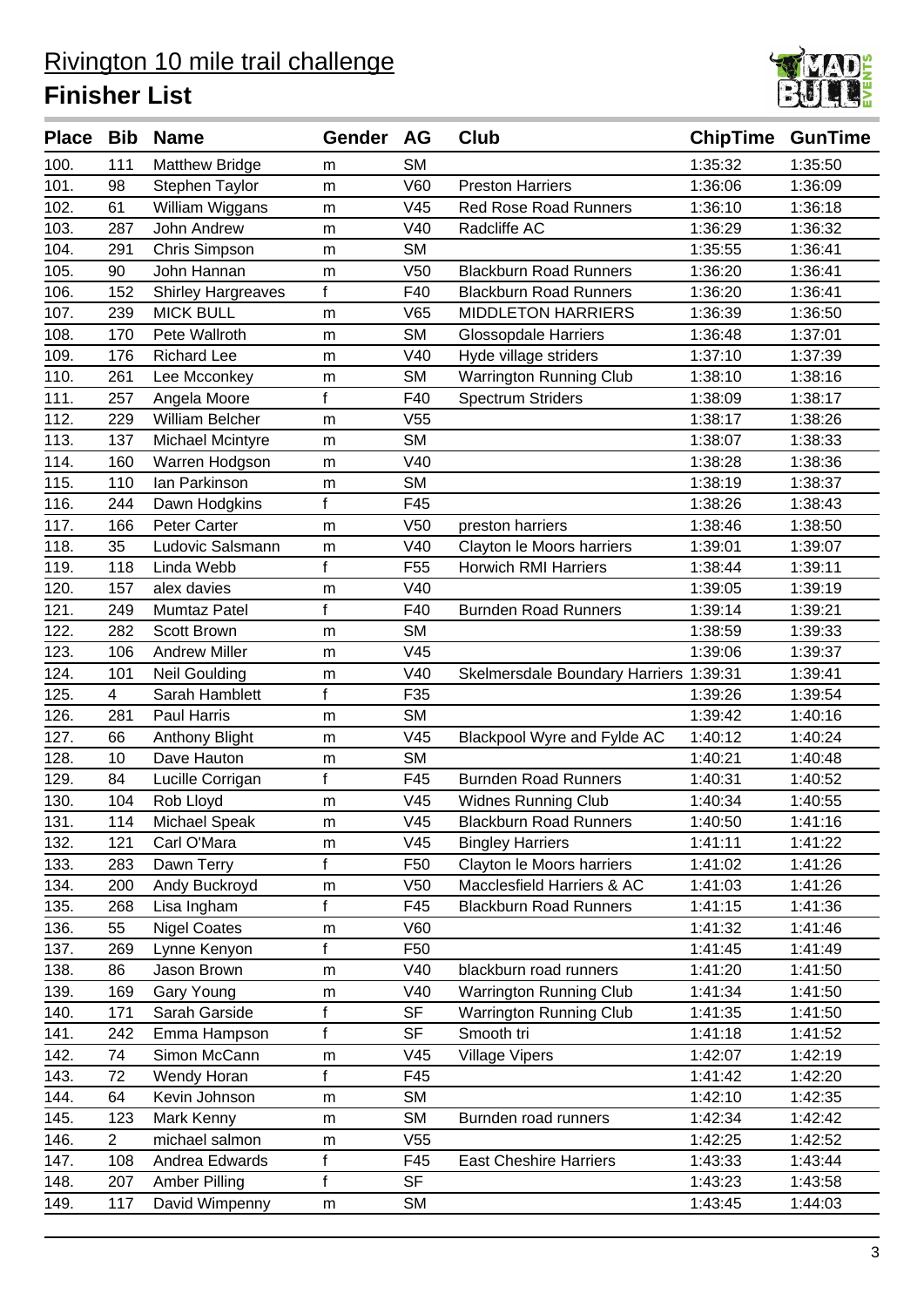

|      |     | Place Bib Name           | <b>Gender</b> | <b>AG</b>       | <b>Club</b>                    | <b>ChipTime GunTime</b> |         |
|------|-----|--------------------------|---------------|-----------------|--------------------------------|-------------------------|---------|
| 150. | 147 | Tony Man                 | m             | V45             | Penny Lane Striders            | 1:43:53                 | 1:44:08 |
| 151. | 143 | <b>James Morris</b>      | m             | <b>SM</b>       |                                | 1:43:47                 | 1:44:16 |
| 152. | 146 | Wayne Hope               | m             | V <sub>50</sub> | <b>Red Rose Road Runners</b>   | 1:44:35                 | 1:44:51 |
| 153. | 285 | Paul Crompton            | m             | <b>SM</b>       |                                | 1:45:05                 | 1:45:13 |
| 154. | 131 | John Unsworth            | m             | <b>SM</b>       |                                | 1:45:04                 | 1:45:24 |
| 155. | 52  | Lynn Melvin              | f             | F <sub>55</sub> | Red rose road runners          | 1:45:10                 | 1:45:27 |
| 156. | 164 | Phill Berry              | m             | <b>SM</b>       | <b>Preston Harriers</b>        | 1:45:00                 | 1:45:31 |
| 157. | 3   | Shaun Camponi            | m             | V <sub>55</sub> | Dewsbury Road Runners          | 1:45:28                 | 1:45:47 |
| 158. | 112 | Joanne Unsworth          | f             | F35             |                                | 1:45:32                 | 1:45:50 |
| 159. | 233 | <b>Elaine Roper</b>      | $\mathsf{f}$  | F <sub>55</sub> | <b>Burnden Road Runners</b>    | 1:45:54                 | 1:46:01 |
| 160. | 134 | Melanie Lowe             | $\mathsf{f}$  | F35             | <b>Red Rose Road Runners</b>   | 1:46:17                 | 1:46:29 |
| 161. | 185 | Simon Hulme              | m             | V <sub>50</sub> |                                | 1:46:25                 | 1:46:57 |
| 162. | 41  | donna gardner            | f             | F35             | Oldham and Royton Harriers     | 1:46:36                 | 1:47:00 |
| 163. | 138 | Louise Vose              | $\mathsf{f}$  | F45             |                                | 1:47:10                 | 1:47:37 |
| 164. | 221 | Philip Ivory             | m             | V45             |                                | 1:47:14                 | 1:47:40 |
| 165. | 107 | <b>CLAIRE Taylor</b>     | f             | F40             | Blackburn road runners         | 1:47:19                 | 1:47:42 |
| 166. | 197 | <b>Stuart Farmer</b>     | m             | V40             |                                | 1:47:34                 | 1:47:59 |
| 167. | 71  | keith eagle              | m             | V <sub>50</sub> |                                | 1:47:40                 | 1:48:17 |
| 168. | 208 | John Harrison            | m             | V60             |                                | 1:47:53                 | 1:48:30 |
| 169. | 79  | Vicki Sherrington        | f             | F45             | Preston harriers               | 1:48:07                 | 1:48:38 |
| 170. | 135 | <b>IAN TURNER</b>        | m             | V <sub>55</sub> |                                | 1:48:22                 | 1:48:50 |
| 171. | 246 | <b>Julie Newton</b>      | $\mathsf f$   | F <sub>50</sub> | <b>Burnden Road Runners</b>    | 1:48:42                 | 1:49:04 |
| 172. | 17  | <b>Christine Acklam</b>  | f             | F40             | Women on the Run               | 1:48:58                 | 1:49:13 |
| 173. | 179 | Julia Rushton            | f             | F <sub>50</sub> | Clayton le Moors harriers      | 1:48:53                 | 1:49:15 |
| 174. | 175 | Carolyn Wilby            | f             | F45             |                                | 1:48:42                 | 1:49:16 |
| 175. | 141 | Reyna Gutierrez Rivera f |               | <b>SF</b>       |                                | 1:49:05                 | 1:49:30 |
| 176. | 206 | Kris Worsley             | m             | V40             | <b>Burnden Road Runners</b>    | 1:49:21                 | 1:49:35 |
| 177. | 212 | Craig Philpot            | m             | V45             | <b>Burnden Road Runners</b>    | 1:49:21                 | 1:49:36 |
| 178. | 5   | Neil Booth               | m             | <b>SM</b>       | Smooth tri                     | 1:49:05                 | 1:49:41 |
| 179. | 6   | Libby Booth              | $\mathsf{f}$  | F35             | Smooth tri                     | 1:49:06                 | 1:49:41 |
| 180. | 51  | Darren Musgrave          | m             | V40             |                                | 1:49:37                 | 1:49:46 |
| 181. | 144 | Julian Aldridge          | m             | <b>SM</b>       |                                | 1:49:59                 | 1:50:16 |
| 182. | 133 | <b>Graham Roberts</b>    | m             | <b>SM</b>       | <b>Red Rose Road Runners</b>   | 1:50:33                 | 1:50:33 |
| 183. | 182 | Agnieszka Borecka        | f             | <b>SF</b>       | <b>SWINTON RUNNING CLUB</b>    | 1:50:12                 | 1:50:33 |
| 184. | 194 | Alyssa Lloyd             | f             | <b>SF</b>       | <b>Dockside Runners</b>        | 1:50:27                 | 1:50:46 |
| 185. | 11  | Julia Greenwood          | $\mathsf{f}$  | F45             |                                | 1:50:39                 | 1:51:04 |
| 186. | 12  | Roy Greenwood            | m             | V45             |                                | 1:50:39                 | 1:51:04 |
| 187. | 155 | <b>Alison Mercer</b>     | f             | F <sub>55</sub> | <b>Red Rose Road Runners</b>   | 1:51:26                 | 1:51:40 |
| 188. | 219 | <b>Tara Craggs</b>       | $\mathsf{f}$  | <b>SF</b>       |                                | 1:51:36                 | 1:52:09 |
| 189. | 46  | Paul Harlow              | m             | V55             | Vocalink Running Club          | 1:51:48                 | 1:52:09 |
| 190. | 105 | Jennifer Miller          | f             | F45             | St Helens Tri                  | 1:52:05                 | 1:52:37 |
| 191. | 42  | Lee Vause                | m             | V45             |                                | 1:52:33                 | 1:52:43 |
| 192. | 149 | Paul Gardner             | m             | V40             | Red Rose Road Runners          | 1:53:49                 | 1:53:49 |
| 193. | 204 | Jonny Nelson             | m             | V40             |                                | 1:53:21                 | 1:53:52 |
| 194. | 280 | Gin Wai Sung             | m             | <b>SM</b>       |                                | 1:53:40                 | 1:54:02 |
| 195. | 262 | Joanne Green             | f             | F35             | Warrington Running Club        | 1:54:13                 | 1:54:18 |
| 196. | 234 | Kathryn Roberts          | f             | F <sub>50</sub> | <b>Warrington Running Club</b> | 1:54:12                 | 1:54:18 |
| 197. | 128 | kim eastham              | $\mathsf f$   | F50             | Macclesfield Harriers & AC     | 1:54:18                 | 1:54:40 |
| 198. | 127 | Janette Byrne            | $\mathsf{f}$  | F50             | Macclesfield Harriers & AC     | 1:54:17                 | 1:54:40 |
| 199. | 228 | Adrian Sargent           | m             | <b>SM</b>       |                                | 1:55:16                 | 1:55:27 |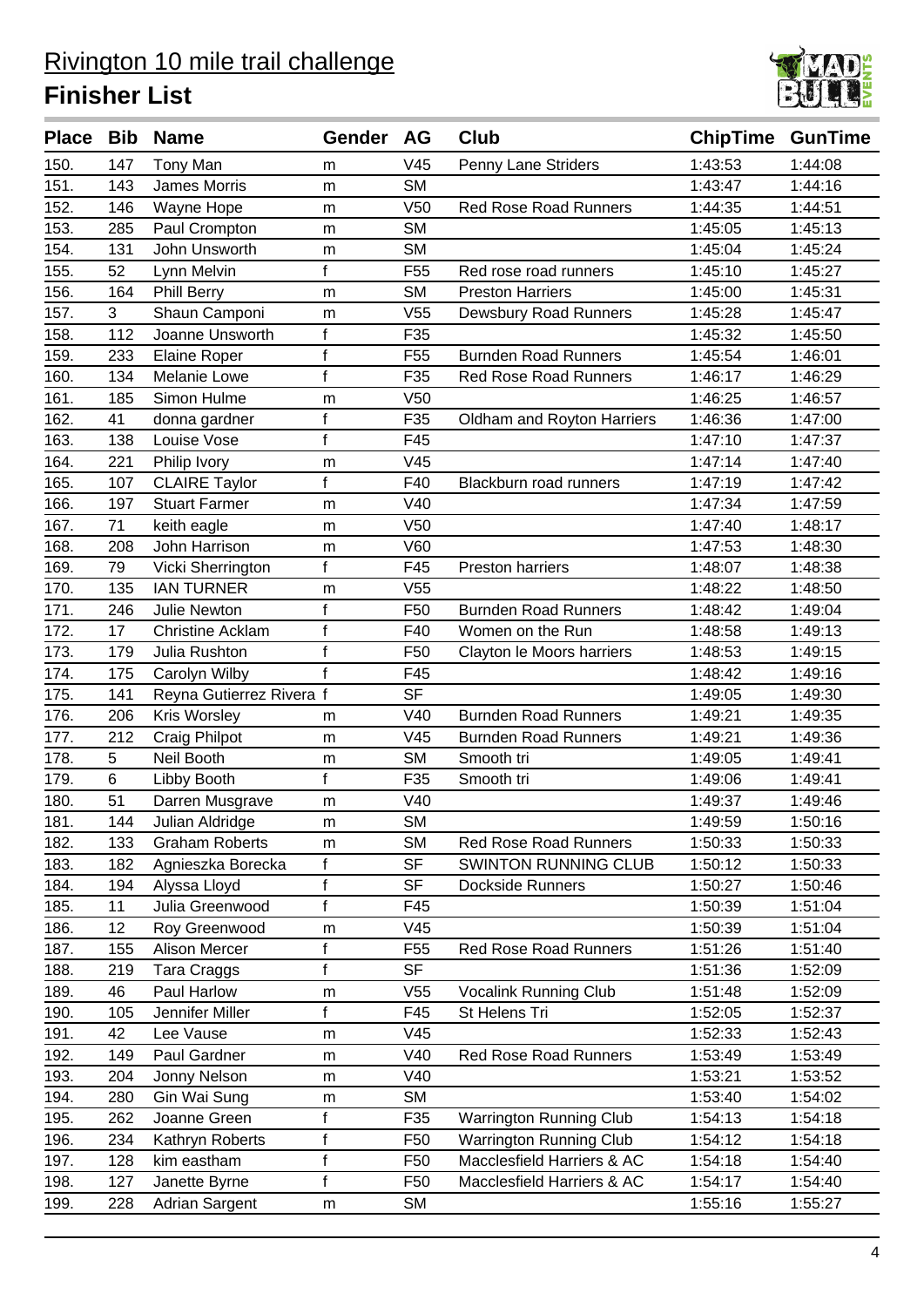

| F45<br>1:55:33<br>200.<br>230<br>Sally Robinson<br>1:55:41<br>f<br>Adam Heron<br><b>SM</b><br>1:55:33<br>201.<br>195<br><b>Dockside Runners</b><br>1:55:52<br>m<br>$\mathsf{f}$<br>202.<br>F45<br>245<br>Julie Williamson<br><b>Horwich RMI Harriers</b><br>1:56:04<br>1:56:33<br>$\mathsf{f}$<br>203.<br>F35<br>251<br>Louise McKenna<br><b>Red Rose Road Runners</b><br>1:57:27<br>1:57:41<br>204.<br>V <sub>45</sub><br>1:58:06<br>254<br>Chris Glynn<br>1:58:32<br>m<br>f<br>205.<br>F35<br>Warrington Running Club<br>1:58:46<br>161<br>Louise Murray<br>1:58:40<br>206.<br>Dennis Yarwood<br>V <sub>50</sub><br><b>Spectrum Striders</b><br>284<br>1:58:32<br>1:58:59<br>m<br>207.<br><b>SM</b><br>Kim How<br>184<br>1:58:41<br>1:59:04<br>m<br>208.<br>f<br>25<br>Cat Holden<br>F45<br><b>Red Rose Road Runners</b><br>1:59:12<br>1:59:28<br>$\mathsf{f}$<br>209.<br>F40<br>1:59:12<br>181<br>Relinda Shepherd<br>1:59:28<br>f<br>F35<br>210.<br>119<br>Helen Naylor<br>1:59:07<br>1:59:42<br><b>SM</b><br><b>Matthew Naylor</b><br>211.<br>120<br>1:59:07<br>1:59:42<br>m<br>212.<br>f<br>Susan Wolstenholme<br>F40<br>2:00:25<br>92<br><b>Blackburn Road Runners</b><br>1:59:56<br>f<br>213.<br>F <sub>50</sub><br><b>Blackburn Road Runners</b><br>2:00:26<br>93<br><b>Lesley Dewhirst</b><br>1:59:57<br>214.<br>78<br>David Williamson<br>V <sub>50</sub><br><b>SWINTON RUNNING CLUB</b><br>2:00:39<br>2:00:18<br>m<br>f<br>215.<br>F <sub>55</sub><br>2:01:10<br>2:01:26<br>85<br>Mary Conway<br><b>Red Rose Road Runners</b><br><b>SM</b><br>216.<br>2:01:23<br>2:01:56<br>129<br><b>Gary Foster</b><br>m<br>217.<br>113<br>chris falls<br>V40<br><b>Widnes Running Club</b><br>2:01:37<br>2:01:57<br>m<br><b>SF</b><br>218.<br>Widnes Wasps Ladies R C<br>31<br><b>Stacey Clark</b><br>f<br>2:01:37<br>2:01:57<br>219.<br>f<br><b>Horwich RMI Harriers</b><br>1<br>Kristina Mountain<br>F35<br>2:01:57<br>2:02:26<br>$\mathsf{f}$<br><b>SF</b><br>220.<br><b>Horwich RMI Harriers</b><br>27<br>2:02:00<br>2:02:28<br>Angela Greene<br>221.<br>$\mathsf f$<br>188<br><b>Claire Meadows</b><br>F45<br>Penny Lane Striders<br>2:04:22<br>2:04:35<br>f<br>222.<br>Gillian Smith<br>F65<br>36<br><b>Horwich RMI Harriers</b><br>2:05:15<br>2:05:45<br>223.<br>David Jones<br>V40<br>2:05:25<br>263<br><b>Kirkby Milers</b><br>2:05:46<br>m<br>224.<br>264<br>V45<br>St. Helens Striders<br>2:05:25<br>2:05:46<br>Gary Spriggs<br>m<br>f<br>225.<br>39<br>Julie Felton<br>F <sub>50</sub><br>Oldham and Royton Harriers<br>2:06:09<br>2:06:33<br><b>SWINTON RUNNING CLUB</b><br>226.<br>Paul Shier<br><b>SM</b><br>2:06:18<br>2:06:40<br>183<br>m<br>227.<br>225<br>Peter Whiteside<br>V65<br><b>Burnden Road Runners</b><br>2:07:31<br>2:08:02<br>m<br>228.<br>96<br>Karl Evans<br>V45<br>Smooth tri<br>2:08:15<br>2:08:50<br>m<br>229.<br>34<br>f<br>F45<br>Radcliffe ac<br>2:08:32<br>2:08:59<br><b>Beverley Mcgrath</b><br>$\mathsf f$<br>230.<br>F40<br>Radcliffe AC<br>2:08:32<br>286<br>2:08:59<br>Susanne Andrew<br>$\mathsf{f}$<br>231.<br>F45<br><b>Red Rose Road Runners</b><br>2:10:26<br>109<br>Sarah Haslam<br>2:10:44<br>$\mathsf{f}$<br>F40<br>232.<br>88<br>Jane Hunter<br>2:10:51<br>2:11:03<br>f<br>F50<br><b>Burnden Road Runners</b><br>2:10:32<br>2:11:06<br>233.<br>174<br>Fiona Ashton<br>f<br>F45<br>2:11:07<br>234.<br>260<br>Diane Morrison<br><b>Burnden Road Runners</b><br>2:10:33<br>$\mathsf{f}$<br>235.<br>F40<br>82<br>Alexandra Hooton<br>2:10:56<br>2:11:09<br>236.<br>Carl Hollowood<br>V40<br>83<br>2:10:56<br>2:11:10<br>m<br>237.<br>Linzi Dearden<br>F45<br><b>Blackburn Road Runners</b><br>2:12:36<br>2:13:07<br>81<br>f<br>f<br>238.<br>Gillian Rushworth<br>F40<br><b>Blackburn Road Runners</b><br>2:12:36<br>2:13:07<br>94<br>f<br>239.<br>Emma Renshaw<br>F45<br>2:13:04<br>2:13:32<br>125<br>f<br>F40<br>240.<br>Karen Bain<br>154<br>2:14:50<br>2:14:57<br><b>Cheryl Speight</b><br>f<br>F40<br>2:15:34<br>241.<br>65<br>2:15:52<br>f<br>242.<br>Dorethy Fairhurst<br>$F70+$<br>205<br>2:16:36<br>2:16:47<br>f<br>243.<br>Nicola Murphy<br>F45<br><b>Blackburn Road Runners</b><br>2:16:42<br>2:17:12<br>87<br>Amanda Burrows<br>f<br>F45<br><b>Blackburn Road Runners</b><br>2:17:10<br>2:17:42<br>244.<br>100<br>245.<br>f<br>F40<br>2:17:12<br>2:17:43<br>124<br>Joanne Brown<br><b>Blackburn Road Runners</b><br>$\mathsf f$<br>246.<br>Berni Haddock<br>F35<br>187<br>2:18:47<br>2:19:03<br>f<br>F40<br>247.<br>196<br><b>Claire Rowley</b><br>2:23:37<br>2:24:02<br>248.<br>67<br>Chris Vagg<br>V45<br>2:23:47<br>2:24:03<br>m<br>249.<br>227<br>Gareth Allmark<br>SM<br>2:24:04<br>2:23:47<br>m |  | Place Bib Name | Gender AG | Club | <b>ChipTime GunTime</b> |  |
|------------------------------------------------------------------------------------------------------------------------------------------------------------------------------------------------------------------------------------------------------------------------------------------------------------------------------------------------------------------------------------------------------------------------------------------------------------------------------------------------------------------------------------------------------------------------------------------------------------------------------------------------------------------------------------------------------------------------------------------------------------------------------------------------------------------------------------------------------------------------------------------------------------------------------------------------------------------------------------------------------------------------------------------------------------------------------------------------------------------------------------------------------------------------------------------------------------------------------------------------------------------------------------------------------------------------------------------------------------------------------------------------------------------------------------------------------------------------------------------------------------------------------------------------------------------------------------------------------------------------------------------------------------------------------------------------------------------------------------------------------------------------------------------------------------------------------------------------------------------------------------------------------------------------------------------------------------------------------------------------------------------------------------------------------------------------------------------------------------------------------------------------------------------------------------------------------------------------------------------------------------------------------------------------------------------------------------------------------------------------------------------------------------------------------------------------------------------------------------------------------------------------------------------------------------------------------------------------------------------------------------------------------------------------------------------------------------------------------------------------------------------------------------------------------------------------------------------------------------------------------------------------------------------------------------------------------------------------------------------------------------------------------------------------------------------------------------------------------------------------------------------------------------------------------------------------------------------------------------------------------------------------------------------------------------------------------------------------------------------------------------------------------------------------------------------------------------------------------------------------------------------------------------------------------------------------------------------------------------------------------------------------------------------------------------------------------------------------------------------------------------------------------------------------------------------------------------------------------------------------------------------------------------------------------------------------------------------------------------------------------------------------------------------------------------------------------------------------------------------------------------------------------------------------------------------------------------------------------------------------------------------------------------------------------------------------------------------------------------------------------------------------------------------------------------------------------------------------------------------------------------------------------------------------------------------------------------------------------------------------------------------------------------------|--|----------------|-----------|------|-------------------------|--|
|                                                                                                                                                                                                                                                                                                                                                                                                                                                                                                                                                                                                                                                                                                                                                                                                                                                                                                                                                                                                                                                                                                                                                                                                                                                                                                                                                                                                                                                                                                                                                                                                                                                                                                                                                                                                                                                                                                                                                                                                                                                                                                                                                                                                                                                                                                                                                                                                                                                                                                                                                                                                                                                                                                                                                                                                                                                                                                                                                                                                                                                                                                                                                                                                                                                                                                                                                                                                                                                                                                                                                                                                                                                                                                                                                                                                                                                                                                                                                                                                                                                                                                                                                                                                                                                                                                                                                                                                                                                                                                                                                                                                                                                                  |  |                |           |      |                         |  |
|                                                                                                                                                                                                                                                                                                                                                                                                                                                                                                                                                                                                                                                                                                                                                                                                                                                                                                                                                                                                                                                                                                                                                                                                                                                                                                                                                                                                                                                                                                                                                                                                                                                                                                                                                                                                                                                                                                                                                                                                                                                                                                                                                                                                                                                                                                                                                                                                                                                                                                                                                                                                                                                                                                                                                                                                                                                                                                                                                                                                                                                                                                                                                                                                                                                                                                                                                                                                                                                                                                                                                                                                                                                                                                                                                                                                                                                                                                                                                                                                                                                                                                                                                                                                                                                                                                                                                                                                                                                                                                                                                                                                                                                                  |  |                |           |      |                         |  |
|                                                                                                                                                                                                                                                                                                                                                                                                                                                                                                                                                                                                                                                                                                                                                                                                                                                                                                                                                                                                                                                                                                                                                                                                                                                                                                                                                                                                                                                                                                                                                                                                                                                                                                                                                                                                                                                                                                                                                                                                                                                                                                                                                                                                                                                                                                                                                                                                                                                                                                                                                                                                                                                                                                                                                                                                                                                                                                                                                                                                                                                                                                                                                                                                                                                                                                                                                                                                                                                                                                                                                                                                                                                                                                                                                                                                                                                                                                                                                                                                                                                                                                                                                                                                                                                                                                                                                                                                                                                                                                                                                                                                                                                                  |  |                |           |      |                         |  |
|                                                                                                                                                                                                                                                                                                                                                                                                                                                                                                                                                                                                                                                                                                                                                                                                                                                                                                                                                                                                                                                                                                                                                                                                                                                                                                                                                                                                                                                                                                                                                                                                                                                                                                                                                                                                                                                                                                                                                                                                                                                                                                                                                                                                                                                                                                                                                                                                                                                                                                                                                                                                                                                                                                                                                                                                                                                                                                                                                                                                                                                                                                                                                                                                                                                                                                                                                                                                                                                                                                                                                                                                                                                                                                                                                                                                                                                                                                                                                                                                                                                                                                                                                                                                                                                                                                                                                                                                                                                                                                                                                                                                                                                                  |  |                |           |      |                         |  |
|                                                                                                                                                                                                                                                                                                                                                                                                                                                                                                                                                                                                                                                                                                                                                                                                                                                                                                                                                                                                                                                                                                                                                                                                                                                                                                                                                                                                                                                                                                                                                                                                                                                                                                                                                                                                                                                                                                                                                                                                                                                                                                                                                                                                                                                                                                                                                                                                                                                                                                                                                                                                                                                                                                                                                                                                                                                                                                                                                                                                                                                                                                                                                                                                                                                                                                                                                                                                                                                                                                                                                                                                                                                                                                                                                                                                                                                                                                                                                                                                                                                                                                                                                                                                                                                                                                                                                                                                                                                                                                                                                                                                                                                                  |  |                |           |      |                         |  |
|                                                                                                                                                                                                                                                                                                                                                                                                                                                                                                                                                                                                                                                                                                                                                                                                                                                                                                                                                                                                                                                                                                                                                                                                                                                                                                                                                                                                                                                                                                                                                                                                                                                                                                                                                                                                                                                                                                                                                                                                                                                                                                                                                                                                                                                                                                                                                                                                                                                                                                                                                                                                                                                                                                                                                                                                                                                                                                                                                                                                                                                                                                                                                                                                                                                                                                                                                                                                                                                                                                                                                                                                                                                                                                                                                                                                                                                                                                                                                                                                                                                                                                                                                                                                                                                                                                                                                                                                                                                                                                                                                                                                                                                                  |  |                |           |      |                         |  |
|                                                                                                                                                                                                                                                                                                                                                                                                                                                                                                                                                                                                                                                                                                                                                                                                                                                                                                                                                                                                                                                                                                                                                                                                                                                                                                                                                                                                                                                                                                                                                                                                                                                                                                                                                                                                                                                                                                                                                                                                                                                                                                                                                                                                                                                                                                                                                                                                                                                                                                                                                                                                                                                                                                                                                                                                                                                                                                                                                                                                                                                                                                                                                                                                                                                                                                                                                                                                                                                                                                                                                                                                                                                                                                                                                                                                                                                                                                                                                                                                                                                                                                                                                                                                                                                                                                                                                                                                                                                                                                                                                                                                                                                                  |  |                |           |      |                         |  |
|                                                                                                                                                                                                                                                                                                                                                                                                                                                                                                                                                                                                                                                                                                                                                                                                                                                                                                                                                                                                                                                                                                                                                                                                                                                                                                                                                                                                                                                                                                                                                                                                                                                                                                                                                                                                                                                                                                                                                                                                                                                                                                                                                                                                                                                                                                                                                                                                                                                                                                                                                                                                                                                                                                                                                                                                                                                                                                                                                                                                                                                                                                                                                                                                                                                                                                                                                                                                                                                                                                                                                                                                                                                                                                                                                                                                                                                                                                                                                                                                                                                                                                                                                                                                                                                                                                                                                                                                                                                                                                                                                                                                                                                                  |  |                |           |      |                         |  |
|                                                                                                                                                                                                                                                                                                                                                                                                                                                                                                                                                                                                                                                                                                                                                                                                                                                                                                                                                                                                                                                                                                                                                                                                                                                                                                                                                                                                                                                                                                                                                                                                                                                                                                                                                                                                                                                                                                                                                                                                                                                                                                                                                                                                                                                                                                                                                                                                                                                                                                                                                                                                                                                                                                                                                                                                                                                                                                                                                                                                                                                                                                                                                                                                                                                                                                                                                                                                                                                                                                                                                                                                                                                                                                                                                                                                                                                                                                                                                                                                                                                                                                                                                                                                                                                                                                                                                                                                                                                                                                                                                                                                                                                                  |  |                |           |      |                         |  |
|                                                                                                                                                                                                                                                                                                                                                                                                                                                                                                                                                                                                                                                                                                                                                                                                                                                                                                                                                                                                                                                                                                                                                                                                                                                                                                                                                                                                                                                                                                                                                                                                                                                                                                                                                                                                                                                                                                                                                                                                                                                                                                                                                                                                                                                                                                                                                                                                                                                                                                                                                                                                                                                                                                                                                                                                                                                                                                                                                                                                                                                                                                                                                                                                                                                                                                                                                                                                                                                                                                                                                                                                                                                                                                                                                                                                                                                                                                                                                                                                                                                                                                                                                                                                                                                                                                                                                                                                                                                                                                                                                                                                                                                                  |  |                |           |      |                         |  |
|                                                                                                                                                                                                                                                                                                                                                                                                                                                                                                                                                                                                                                                                                                                                                                                                                                                                                                                                                                                                                                                                                                                                                                                                                                                                                                                                                                                                                                                                                                                                                                                                                                                                                                                                                                                                                                                                                                                                                                                                                                                                                                                                                                                                                                                                                                                                                                                                                                                                                                                                                                                                                                                                                                                                                                                                                                                                                                                                                                                                                                                                                                                                                                                                                                                                                                                                                                                                                                                                                                                                                                                                                                                                                                                                                                                                                                                                                                                                                                                                                                                                                                                                                                                                                                                                                                                                                                                                                                                                                                                                                                                                                                                                  |  |                |           |      |                         |  |
|                                                                                                                                                                                                                                                                                                                                                                                                                                                                                                                                                                                                                                                                                                                                                                                                                                                                                                                                                                                                                                                                                                                                                                                                                                                                                                                                                                                                                                                                                                                                                                                                                                                                                                                                                                                                                                                                                                                                                                                                                                                                                                                                                                                                                                                                                                                                                                                                                                                                                                                                                                                                                                                                                                                                                                                                                                                                                                                                                                                                                                                                                                                                                                                                                                                                                                                                                                                                                                                                                                                                                                                                                                                                                                                                                                                                                                                                                                                                                                                                                                                                                                                                                                                                                                                                                                                                                                                                                                                                                                                                                                                                                                                                  |  |                |           |      |                         |  |
|                                                                                                                                                                                                                                                                                                                                                                                                                                                                                                                                                                                                                                                                                                                                                                                                                                                                                                                                                                                                                                                                                                                                                                                                                                                                                                                                                                                                                                                                                                                                                                                                                                                                                                                                                                                                                                                                                                                                                                                                                                                                                                                                                                                                                                                                                                                                                                                                                                                                                                                                                                                                                                                                                                                                                                                                                                                                                                                                                                                                                                                                                                                                                                                                                                                                                                                                                                                                                                                                                                                                                                                                                                                                                                                                                                                                                                                                                                                                                                                                                                                                                                                                                                                                                                                                                                                                                                                                                                                                                                                                                                                                                                                                  |  |                |           |      |                         |  |
|                                                                                                                                                                                                                                                                                                                                                                                                                                                                                                                                                                                                                                                                                                                                                                                                                                                                                                                                                                                                                                                                                                                                                                                                                                                                                                                                                                                                                                                                                                                                                                                                                                                                                                                                                                                                                                                                                                                                                                                                                                                                                                                                                                                                                                                                                                                                                                                                                                                                                                                                                                                                                                                                                                                                                                                                                                                                                                                                                                                                                                                                                                                                                                                                                                                                                                                                                                                                                                                                                                                                                                                                                                                                                                                                                                                                                                                                                                                                                                                                                                                                                                                                                                                                                                                                                                                                                                                                                                                                                                                                                                                                                                                                  |  |                |           |      |                         |  |
|                                                                                                                                                                                                                                                                                                                                                                                                                                                                                                                                                                                                                                                                                                                                                                                                                                                                                                                                                                                                                                                                                                                                                                                                                                                                                                                                                                                                                                                                                                                                                                                                                                                                                                                                                                                                                                                                                                                                                                                                                                                                                                                                                                                                                                                                                                                                                                                                                                                                                                                                                                                                                                                                                                                                                                                                                                                                                                                                                                                                                                                                                                                                                                                                                                                                                                                                                                                                                                                                                                                                                                                                                                                                                                                                                                                                                                                                                                                                                                                                                                                                                                                                                                                                                                                                                                                                                                                                                                                                                                                                                                                                                                                                  |  |                |           |      |                         |  |
|                                                                                                                                                                                                                                                                                                                                                                                                                                                                                                                                                                                                                                                                                                                                                                                                                                                                                                                                                                                                                                                                                                                                                                                                                                                                                                                                                                                                                                                                                                                                                                                                                                                                                                                                                                                                                                                                                                                                                                                                                                                                                                                                                                                                                                                                                                                                                                                                                                                                                                                                                                                                                                                                                                                                                                                                                                                                                                                                                                                                                                                                                                                                                                                                                                                                                                                                                                                                                                                                                                                                                                                                                                                                                                                                                                                                                                                                                                                                                                                                                                                                                                                                                                                                                                                                                                                                                                                                                                                                                                                                                                                                                                                                  |  |                |           |      |                         |  |
|                                                                                                                                                                                                                                                                                                                                                                                                                                                                                                                                                                                                                                                                                                                                                                                                                                                                                                                                                                                                                                                                                                                                                                                                                                                                                                                                                                                                                                                                                                                                                                                                                                                                                                                                                                                                                                                                                                                                                                                                                                                                                                                                                                                                                                                                                                                                                                                                                                                                                                                                                                                                                                                                                                                                                                                                                                                                                                                                                                                                                                                                                                                                                                                                                                                                                                                                                                                                                                                                                                                                                                                                                                                                                                                                                                                                                                                                                                                                                                                                                                                                                                                                                                                                                                                                                                                                                                                                                                                                                                                                                                                                                                                                  |  |                |           |      |                         |  |
|                                                                                                                                                                                                                                                                                                                                                                                                                                                                                                                                                                                                                                                                                                                                                                                                                                                                                                                                                                                                                                                                                                                                                                                                                                                                                                                                                                                                                                                                                                                                                                                                                                                                                                                                                                                                                                                                                                                                                                                                                                                                                                                                                                                                                                                                                                                                                                                                                                                                                                                                                                                                                                                                                                                                                                                                                                                                                                                                                                                                                                                                                                                                                                                                                                                                                                                                                                                                                                                                                                                                                                                                                                                                                                                                                                                                                                                                                                                                                                                                                                                                                                                                                                                                                                                                                                                                                                                                                                                                                                                                                                                                                                                                  |  |                |           |      |                         |  |
|                                                                                                                                                                                                                                                                                                                                                                                                                                                                                                                                                                                                                                                                                                                                                                                                                                                                                                                                                                                                                                                                                                                                                                                                                                                                                                                                                                                                                                                                                                                                                                                                                                                                                                                                                                                                                                                                                                                                                                                                                                                                                                                                                                                                                                                                                                                                                                                                                                                                                                                                                                                                                                                                                                                                                                                                                                                                                                                                                                                                                                                                                                                                                                                                                                                                                                                                                                                                                                                                                                                                                                                                                                                                                                                                                                                                                                                                                                                                                                                                                                                                                                                                                                                                                                                                                                                                                                                                                                                                                                                                                                                                                                                                  |  |                |           |      |                         |  |
|                                                                                                                                                                                                                                                                                                                                                                                                                                                                                                                                                                                                                                                                                                                                                                                                                                                                                                                                                                                                                                                                                                                                                                                                                                                                                                                                                                                                                                                                                                                                                                                                                                                                                                                                                                                                                                                                                                                                                                                                                                                                                                                                                                                                                                                                                                                                                                                                                                                                                                                                                                                                                                                                                                                                                                                                                                                                                                                                                                                                                                                                                                                                                                                                                                                                                                                                                                                                                                                                                                                                                                                                                                                                                                                                                                                                                                                                                                                                                                                                                                                                                                                                                                                                                                                                                                                                                                                                                                                                                                                                                                                                                                                                  |  |                |           |      |                         |  |
|                                                                                                                                                                                                                                                                                                                                                                                                                                                                                                                                                                                                                                                                                                                                                                                                                                                                                                                                                                                                                                                                                                                                                                                                                                                                                                                                                                                                                                                                                                                                                                                                                                                                                                                                                                                                                                                                                                                                                                                                                                                                                                                                                                                                                                                                                                                                                                                                                                                                                                                                                                                                                                                                                                                                                                                                                                                                                                                                                                                                                                                                                                                                                                                                                                                                                                                                                                                                                                                                                                                                                                                                                                                                                                                                                                                                                                                                                                                                                                                                                                                                                                                                                                                                                                                                                                                                                                                                                                                                                                                                                                                                                                                                  |  |                |           |      |                         |  |
|                                                                                                                                                                                                                                                                                                                                                                                                                                                                                                                                                                                                                                                                                                                                                                                                                                                                                                                                                                                                                                                                                                                                                                                                                                                                                                                                                                                                                                                                                                                                                                                                                                                                                                                                                                                                                                                                                                                                                                                                                                                                                                                                                                                                                                                                                                                                                                                                                                                                                                                                                                                                                                                                                                                                                                                                                                                                                                                                                                                                                                                                                                                                                                                                                                                                                                                                                                                                                                                                                                                                                                                                                                                                                                                                                                                                                                                                                                                                                                                                                                                                                                                                                                                                                                                                                                                                                                                                                                                                                                                                                                                                                                                                  |  |                |           |      |                         |  |
|                                                                                                                                                                                                                                                                                                                                                                                                                                                                                                                                                                                                                                                                                                                                                                                                                                                                                                                                                                                                                                                                                                                                                                                                                                                                                                                                                                                                                                                                                                                                                                                                                                                                                                                                                                                                                                                                                                                                                                                                                                                                                                                                                                                                                                                                                                                                                                                                                                                                                                                                                                                                                                                                                                                                                                                                                                                                                                                                                                                                                                                                                                                                                                                                                                                                                                                                                                                                                                                                                                                                                                                                                                                                                                                                                                                                                                                                                                                                                                                                                                                                                                                                                                                                                                                                                                                                                                                                                                                                                                                                                                                                                                                                  |  |                |           |      |                         |  |
|                                                                                                                                                                                                                                                                                                                                                                                                                                                                                                                                                                                                                                                                                                                                                                                                                                                                                                                                                                                                                                                                                                                                                                                                                                                                                                                                                                                                                                                                                                                                                                                                                                                                                                                                                                                                                                                                                                                                                                                                                                                                                                                                                                                                                                                                                                                                                                                                                                                                                                                                                                                                                                                                                                                                                                                                                                                                                                                                                                                                                                                                                                                                                                                                                                                                                                                                                                                                                                                                                                                                                                                                                                                                                                                                                                                                                                                                                                                                                                                                                                                                                                                                                                                                                                                                                                                                                                                                                                                                                                                                                                                                                                                                  |  |                |           |      |                         |  |
|                                                                                                                                                                                                                                                                                                                                                                                                                                                                                                                                                                                                                                                                                                                                                                                                                                                                                                                                                                                                                                                                                                                                                                                                                                                                                                                                                                                                                                                                                                                                                                                                                                                                                                                                                                                                                                                                                                                                                                                                                                                                                                                                                                                                                                                                                                                                                                                                                                                                                                                                                                                                                                                                                                                                                                                                                                                                                                                                                                                                                                                                                                                                                                                                                                                                                                                                                                                                                                                                                                                                                                                                                                                                                                                                                                                                                                                                                                                                                                                                                                                                                                                                                                                                                                                                                                                                                                                                                                                                                                                                                                                                                                                                  |  |                |           |      |                         |  |
|                                                                                                                                                                                                                                                                                                                                                                                                                                                                                                                                                                                                                                                                                                                                                                                                                                                                                                                                                                                                                                                                                                                                                                                                                                                                                                                                                                                                                                                                                                                                                                                                                                                                                                                                                                                                                                                                                                                                                                                                                                                                                                                                                                                                                                                                                                                                                                                                                                                                                                                                                                                                                                                                                                                                                                                                                                                                                                                                                                                                                                                                                                                                                                                                                                                                                                                                                                                                                                                                                                                                                                                                                                                                                                                                                                                                                                                                                                                                                                                                                                                                                                                                                                                                                                                                                                                                                                                                                                                                                                                                                                                                                                                                  |  |                |           |      |                         |  |
|                                                                                                                                                                                                                                                                                                                                                                                                                                                                                                                                                                                                                                                                                                                                                                                                                                                                                                                                                                                                                                                                                                                                                                                                                                                                                                                                                                                                                                                                                                                                                                                                                                                                                                                                                                                                                                                                                                                                                                                                                                                                                                                                                                                                                                                                                                                                                                                                                                                                                                                                                                                                                                                                                                                                                                                                                                                                                                                                                                                                                                                                                                                                                                                                                                                                                                                                                                                                                                                                                                                                                                                                                                                                                                                                                                                                                                                                                                                                                                                                                                                                                                                                                                                                                                                                                                                                                                                                                                                                                                                                                                                                                                                                  |  |                |           |      |                         |  |
|                                                                                                                                                                                                                                                                                                                                                                                                                                                                                                                                                                                                                                                                                                                                                                                                                                                                                                                                                                                                                                                                                                                                                                                                                                                                                                                                                                                                                                                                                                                                                                                                                                                                                                                                                                                                                                                                                                                                                                                                                                                                                                                                                                                                                                                                                                                                                                                                                                                                                                                                                                                                                                                                                                                                                                                                                                                                                                                                                                                                                                                                                                                                                                                                                                                                                                                                                                                                                                                                                                                                                                                                                                                                                                                                                                                                                                                                                                                                                                                                                                                                                                                                                                                                                                                                                                                                                                                                                                                                                                                                                                                                                                                                  |  |                |           |      |                         |  |
|                                                                                                                                                                                                                                                                                                                                                                                                                                                                                                                                                                                                                                                                                                                                                                                                                                                                                                                                                                                                                                                                                                                                                                                                                                                                                                                                                                                                                                                                                                                                                                                                                                                                                                                                                                                                                                                                                                                                                                                                                                                                                                                                                                                                                                                                                                                                                                                                                                                                                                                                                                                                                                                                                                                                                                                                                                                                                                                                                                                                                                                                                                                                                                                                                                                                                                                                                                                                                                                                                                                                                                                                                                                                                                                                                                                                                                                                                                                                                                                                                                                                                                                                                                                                                                                                                                                                                                                                                                                                                                                                                                                                                                                                  |  |                |           |      |                         |  |
|                                                                                                                                                                                                                                                                                                                                                                                                                                                                                                                                                                                                                                                                                                                                                                                                                                                                                                                                                                                                                                                                                                                                                                                                                                                                                                                                                                                                                                                                                                                                                                                                                                                                                                                                                                                                                                                                                                                                                                                                                                                                                                                                                                                                                                                                                                                                                                                                                                                                                                                                                                                                                                                                                                                                                                                                                                                                                                                                                                                                                                                                                                                                                                                                                                                                                                                                                                                                                                                                                                                                                                                                                                                                                                                                                                                                                                                                                                                                                                                                                                                                                                                                                                                                                                                                                                                                                                                                                                                                                                                                                                                                                                                                  |  |                |           |      |                         |  |
|                                                                                                                                                                                                                                                                                                                                                                                                                                                                                                                                                                                                                                                                                                                                                                                                                                                                                                                                                                                                                                                                                                                                                                                                                                                                                                                                                                                                                                                                                                                                                                                                                                                                                                                                                                                                                                                                                                                                                                                                                                                                                                                                                                                                                                                                                                                                                                                                                                                                                                                                                                                                                                                                                                                                                                                                                                                                                                                                                                                                                                                                                                                                                                                                                                                                                                                                                                                                                                                                                                                                                                                                                                                                                                                                                                                                                                                                                                                                                                                                                                                                                                                                                                                                                                                                                                                                                                                                                                                                                                                                                                                                                                                                  |  |                |           |      |                         |  |
|                                                                                                                                                                                                                                                                                                                                                                                                                                                                                                                                                                                                                                                                                                                                                                                                                                                                                                                                                                                                                                                                                                                                                                                                                                                                                                                                                                                                                                                                                                                                                                                                                                                                                                                                                                                                                                                                                                                                                                                                                                                                                                                                                                                                                                                                                                                                                                                                                                                                                                                                                                                                                                                                                                                                                                                                                                                                                                                                                                                                                                                                                                                                                                                                                                                                                                                                                                                                                                                                                                                                                                                                                                                                                                                                                                                                                                                                                                                                                                                                                                                                                                                                                                                                                                                                                                                                                                                                                                                                                                                                                                                                                                                                  |  |                |           |      |                         |  |
|                                                                                                                                                                                                                                                                                                                                                                                                                                                                                                                                                                                                                                                                                                                                                                                                                                                                                                                                                                                                                                                                                                                                                                                                                                                                                                                                                                                                                                                                                                                                                                                                                                                                                                                                                                                                                                                                                                                                                                                                                                                                                                                                                                                                                                                                                                                                                                                                                                                                                                                                                                                                                                                                                                                                                                                                                                                                                                                                                                                                                                                                                                                                                                                                                                                                                                                                                                                                                                                                                                                                                                                                                                                                                                                                                                                                                                                                                                                                                                                                                                                                                                                                                                                                                                                                                                                                                                                                                                                                                                                                                                                                                                                                  |  |                |           |      |                         |  |
|                                                                                                                                                                                                                                                                                                                                                                                                                                                                                                                                                                                                                                                                                                                                                                                                                                                                                                                                                                                                                                                                                                                                                                                                                                                                                                                                                                                                                                                                                                                                                                                                                                                                                                                                                                                                                                                                                                                                                                                                                                                                                                                                                                                                                                                                                                                                                                                                                                                                                                                                                                                                                                                                                                                                                                                                                                                                                                                                                                                                                                                                                                                                                                                                                                                                                                                                                                                                                                                                                                                                                                                                                                                                                                                                                                                                                                                                                                                                                                                                                                                                                                                                                                                                                                                                                                                                                                                                                                                                                                                                                                                                                                                                  |  |                |           |      |                         |  |
|                                                                                                                                                                                                                                                                                                                                                                                                                                                                                                                                                                                                                                                                                                                                                                                                                                                                                                                                                                                                                                                                                                                                                                                                                                                                                                                                                                                                                                                                                                                                                                                                                                                                                                                                                                                                                                                                                                                                                                                                                                                                                                                                                                                                                                                                                                                                                                                                                                                                                                                                                                                                                                                                                                                                                                                                                                                                                                                                                                                                                                                                                                                                                                                                                                                                                                                                                                                                                                                                                                                                                                                                                                                                                                                                                                                                                                                                                                                                                                                                                                                                                                                                                                                                                                                                                                                                                                                                                                                                                                                                                                                                                                                                  |  |                |           |      |                         |  |
|                                                                                                                                                                                                                                                                                                                                                                                                                                                                                                                                                                                                                                                                                                                                                                                                                                                                                                                                                                                                                                                                                                                                                                                                                                                                                                                                                                                                                                                                                                                                                                                                                                                                                                                                                                                                                                                                                                                                                                                                                                                                                                                                                                                                                                                                                                                                                                                                                                                                                                                                                                                                                                                                                                                                                                                                                                                                                                                                                                                                                                                                                                                                                                                                                                                                                                                                                                                                                                                                                                                                                                                                                                                                                                                                                                                                                                                                                                                                                                                                                                                                                                                                                                                                                                                                                                                                                                                                                                                                                                                                                                                                                                                                  |  |                |           |      |                         |  |
|                                                                                                                                                                                                                                                                                                                                                                                                                                                                                                                                                                                                                                                                                                                                                                                                                                                                                                                                                                                                                                                                                                                                                                                                                                                                                                                                                                                                                                                                                                                                                                                                                                                                                                                                                                                                                                                                                                                                                                                                                                                                                                                                                                                                                                                                                                                                                                                                                                                                                                                                                                                                                                                                                                                                                                                                                                                                                                                                                                                                                                                                                                                                                                                                                                                                                                                                                                                                                                                                                                                                                                                                                                                                                                                                                                                                                                                                                                                                                                                                                                                                                                                                                                                                                                                                                                                                                                                                                                                                                                                                                                                                                                                                  |  |                |           |      |                         |  |
|                                                                                                                                                                                                                                                                                                                                                                                                                                                                                                                                                                                                                                                                                                                                                                                                                                                                                                                                                                                                                                                                                                                                                                                                                                                                                                                                                                                                                                                                                                                                                                                                                                                                                                                                                                                                                                                                                                                                                                                                                                                                                                                                                                                                                                                                                                                                                                                                                                                                                                                                                                                                                                                                                                                                                                                                                                                                                                                                                                                                                                                                                                                                                                                                                                                                                                                                                                                                                                                                                                                                                                                                                                                                                                                                                                                                                                                                                                                                                                                                                                                                                                                                                                                                                                                                                                                                                                                                                                                                                                                                                                                                                                                                  |  |                |           |      |                         |  |
|                                                                                                                                                                                                                                                                                                                                                                                                                                                                                                                                                                                                                                                                                                                                                                                                                                                                                                                                                                                                                                                                                                                                                                                                                                                                                                                                                                                                                                                                                                                                                                                                                                                                                                                                                                                                                                                                                                                                                                                                                                                                                                                                                                                                                                                                                                                                                                                                                                                                                                                                                                                                                                                                                                                                                                                                                                                                                                                                                                                                                                                                                                                                                                                                                                                                                                                                                                                                                                                                                                                                                                                                                                                                                                                                                                                                                                                                                                                                                                                                                                                                                                                                                                                                                                                                                                                                                                                                                                                                                                                                                                                                                                                                  |  |                |           |      |                         |  |
|                                                                                                                                                                                                                                                                                                                                                                                                                                                                                                                                                                                                                                                                                                                                                                                                                                                                                                                                                                                                                                                                                                                                                                                                                                                                                                                                                                                                                                                                                                                                                                                                                                                                                                                                                                                                                                                                                                                                                                                                                                                                                                                                                                                                                                                                                                                                                                                                                                                                                                                                                                                                                                                                                                                                                                                                                                                                                                                                                                                                                                                                                                                                                                                                                                                                                                                                                                                                                                                                                                                                                                                                                                                                                                                                                                                                                                                                                                                                                                                                                                                                                                                                                                                                                                                                                                                                                                                                                                                                                                                                                                                                                                                                  |  |                |           |      |                         |  |
|                                                                                                                                                                                                                                                                                                                                                                                                                                                                                                                                                                                                                                                                                                                                                                                                                                                                                                                                                                                                                                                                                                                                                                                                                                                                                                                                                                                                                                                                                                                                                                                                                                                                                                                                                                                                                                                                                                                                                                                                                                                                                                                                                                                                                                                                                                                                                                                                                                                                                                                                                                                                                                                                                                                                                                                                                                                                                                                                                                                                                                                                                                                                                                                                                                                                                                                                                                                                                                                                                                                                                                                                                                                                                                                                                                                                                                                                                                                                                                                                                                                                                                                                                                                                                                                                                                                                                                                                                                                                                                                                                                                                                                                                  |  |                |           |      |                         |  |
|                                                                                                                                                                                                                                                                                                                                                                                                                                                                                                                                                                                                                                                                                                                                                                                                                                                                                                                                                                                                                                                                                                                                                                                                                                                                                                                                                                                                                                                                                                                                                                                                                                                                                                                                                                                                                                                                                                                                                                                                                                                                                                                                                                                                                                                                                                                                                                                                                                                                                                                                                                                                                                                                                                                                                                                                                                                                                                                                                                                                                                                                                                                                                                                                                                                                                                                                                                                                                                                                                                                                                                                                                                                                                                                                                                                                                                                                                                                                                                                                                                                                                                                                                                                                                                                                                                                                                                                                                                                                                                                                                                                                                                                                  |  |                |           |      |                         |  |
|                                                                                                                                                                                                                                                                                                                                                                                                                                                                                                                                                                                                                                                                                                                                                                                                                                                                                                                                                                                                                                                                                                                                                                                                                                                                                                                                                                                                                                                                                                                                                                                                                                                                                                                                                                                                                                                                                                                                                                                                                                                                                                                                                                                                                                                                                                                                                                                                                                                                                                                                                                                                                                                                                                                                                                                                                                                                                                                                                                                                                                                                                                                                                                                                                                                                                                                                                                                                                                                                                                                                                                                                                                                                                                                                                                                                                                                                                                                                                                                                                                                                                                                                                                                                                                                                                                                                                                                                                                                                                                                                                                                                                                                                  |  |                |           |      |                         |  |
|                                                                                                                                                                                                                                                                                                                                                                                                                                                                                                                                                                                                                                                                                                                                                                                                                                                                                                                                                                                                                                                                                                                                                                                                                                                                                                                                                                                                                                                                                                                                                                                                                                                                                                                                                                                                                                                                                                                                                                                                                                                                                                                                                                                                                                                                                                                                                                                                                                                                                                                                                                                                                                                                                                                                                                                                                                                                                                                                                                                                                                                                                                                                                                                                                                                                                                                                                                                                                                                                                                                                                                                                                                                                                                                                                                                                                                                                                                                                                                                                                                                                                                                                                                                                                                                                                                                                                                                                                                                                                                                                                                                                                                                                  |  |                |           |      |                         |  |
|                                                                                                                                                                                                                                                                                                                                                                                                                                                                                                                                                                                                                                                                                                                                                                                                                                                                                                                                                                                                                                                                                                                                                                                                                                                                                                                                                                                                                                                                                                                                                                                                                                                                                                                                                                                                                                                                                                                                                                                                                                                                                                                                                                                                                                                                                                                                                                                                                                                                                                                                                                                                                                                                                                                                                                                                                                                                                                                                                                                                                                                                                                                                                                                                                                                                                                                                                                                                                                                                                                                                                                                                                                                                                                                                                                                                                                                                                                                                                                                                                                                                                                                                                                                                                                                                                                                                                                                                                                                                                                                                                                                                                                                                  |  |                |           |      |                         |  |
|                                                                                                                                                                                                                                                                                                                                                                                                                                                                                                                                                                                                                                                                                                                                                                                                                                                                                                                                                                                                                                                                                                                                                                                                                                                                                                                                                                                                                                                                                                                                                                                                                                                                                                                                                                                                                                                                                                                                                                                                                                                                                                                                                                                                                                                                                                                                                                                                                                                                                                                                                                                                                                                                                                                                                                                                                                                                                                                                                                                                                                                                                                                                                                                                                                                                                                                                                                                                                                                                                                                                                                                                                                                                                                                                                                                                                                                                                                                                                                                                                                                                                                                                                                                                                                                                                                                                                                                                                                                                                                                                                                                                                                                                  |  |                |           |      |                         |  |
|                                                                                                                                                                                                                                                                                                                                                                                                                                                                                                                                                                                                                                                                                                                                                                                                                                                                                                                                                                                                                                                                                                                                                                                                                                                                                                                                                                                                                                                                                                                                                                                                                                                                                                                                                                                                                                                                                                                                                                                                                                                                                                                                                                                                                                                                                                                                                                                                                                                                                                                                                                                                                                                                                                                                                                                                                                                                                                                                                                                                                                                                                                                                                                                                                                                                                                                                                                                                                                                                                                                                                                                                                                                                                                                                                                                                                                                                                                                                                                                                                                                                                                                                                                                                                                                                                                                                                                                                                                                                                                                                                                                                                                                                  |  |                |           |      |                         |  |
|                                                                                                                                                                                                                                                                                                                                                                                                                                                                                                                                                                                                                                                                                                                                                                                                                                                                                                                                                                                                                                                                                                                                                                                                                                                                                                                                                                                                                                                                                                                                                                                                                                                                                                                                                                                                                                                                                                                                                                                                                                                                                                                                                                                                                                                                                                                                                                                                                                                                                                                                                                                                                                                                                                                                                                                                                                                                                                                                                                                                                                                                                                                                                                                                                                                                                                                                                                                                                                                                                                                                                                                                                                                                                                                                                                                                                                                                                                                                                                                                                                                                                                                                                                                                                                                                                                                                                                                                                                                                                                                                                                                                                                                                  |  |                |           |      |                         |  |
|                                                                                                                                                                                                                                                                                                                                                                                                                                                                                                                                                                                                                                                                                                                                                                                                                                                                                                                                                                                                                                                                                                                                                                                                                                                                                                                                                                                                                                                                                                                                                                                                                                                                                                                                                                                                                                                                                                                                                                                                                                                                                                                                                                                                                                                                                                                                                                                                                                                                                                                                                                                                                                                                                                                                                                                                                                                                                                                                                                                                                                                                                                                                                                                                                                                                                                                                                                                                                                                                                                                                                                                                                                                                                                                                                                                                                                                                                                                                                                                                                                                                                                                                                                                                                                                                                                                                                                                                                                                                                                                                                                                                                                                                  |  |                |           |      |                         |  |
|                                                                                                                                                                                                                                                                                                                                                                                                                                                                                                                                                                                                                                                                                                                                                                                                                                                                                                                                                                                                                                                                                                                                                                                                                                                                                                                                                                                                                                                                                                                                                                                                                                                                                                                                                                                                                                                                                                                                                                                                                                                                                                                                                                                                                                                                                                                                                                                                                                                                                                                                                                                                                                                                                                                                                                                                                                                                                                                                                                                                                                                                                                                                                                                                                                                                                                                                                                                                                                                                                                                                                                                                                                                                                                                                                                                                                                                                                                                                                                                                                                                                                                                                                                                                                                                                                                                                                                                                                                                                                                                                                                                                                                                                  |  |                |           |      |                         |  |